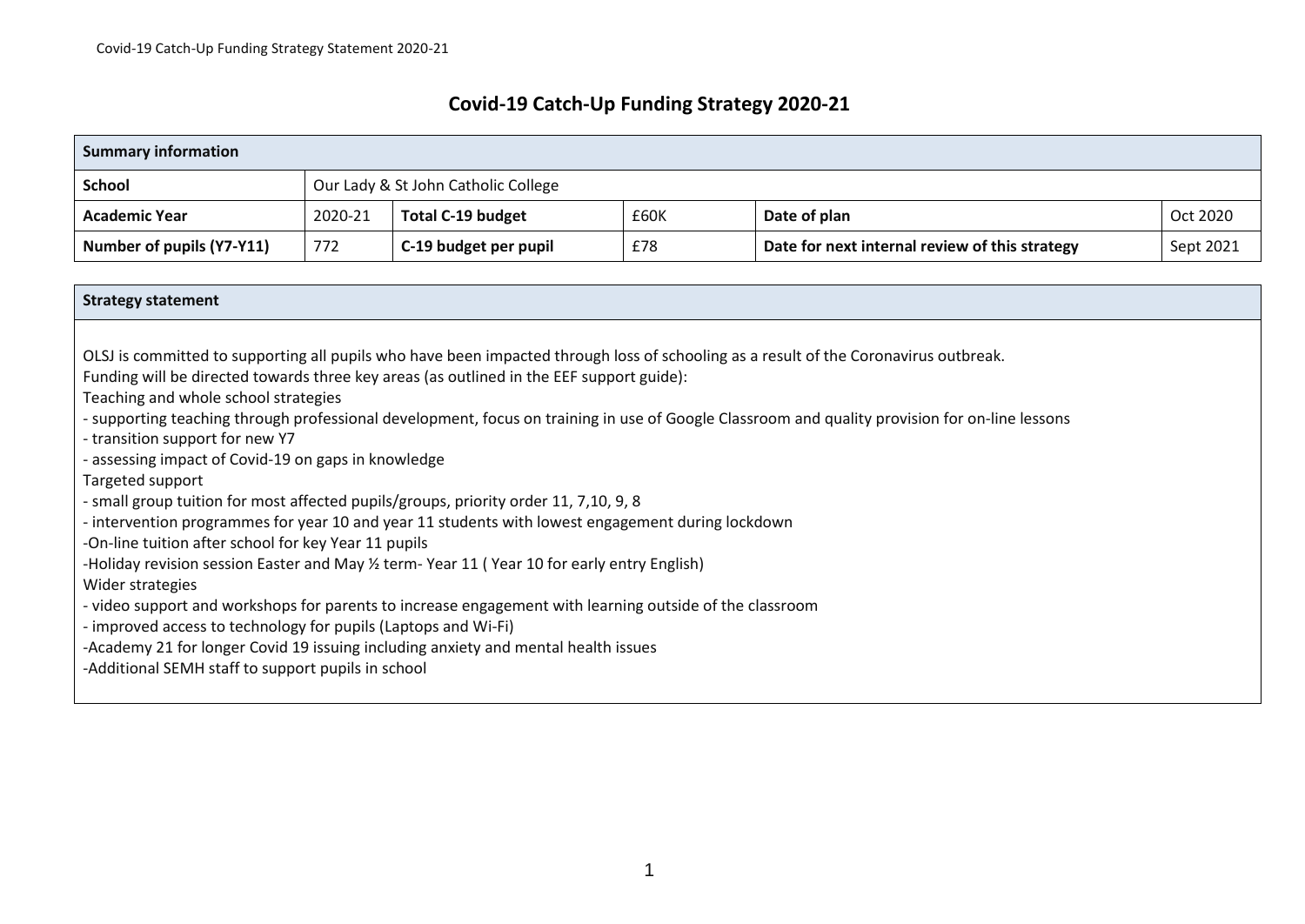| 1. Desired outcomes |                                                                                    | Success criteria                                                                                                                             |  |  |  |  |
|---------------------|------------------------------------------------------------------------------------|----------------------------------------------------------------------------------------------------------------------------------------------|--|--|--|--|
| А.                  | Improve quality of remote provision and work outside of the classroom              | Students will report improved quality of work set- survey via google classroom<br>Engagement data will show improved outcomes for all groups |  |  |  |  |
| В.                  | Gaps in Maths and English in year 7 identified and closed                          | Students will be back on track based on Yr6 TA and CAT's                                                                                     |  |  |  |  |
| C.                  | Engagement in work outside of the classroom improves during the<br>academic year   | Engagement data statistics show increased number of pupils using GC                                                                          |  |  |  |  |
| D.                  | Increase parental engagement in school events and work outside of the<br>classroom | Attendance at online events monitored                                                                                                        |  |  |  |  |
| Е.                  | Gaps in Maths and English in Year 11 identified and closed due to Covid            | Outcomes at least as good as 2020 CAG's or better                                                                                            |  |  |  |  |
| Æ.                  | Gaps in other subject areas in Year 11 identified and closed due to Covid          | Outcomes at least as good as 2020 CAG's or better                                                                                            |  |  |  |  |
| G.                  | Well Being                                                                         | Student surveys show planned actions are helping to address anxiety                                                                          |  |  |  |  |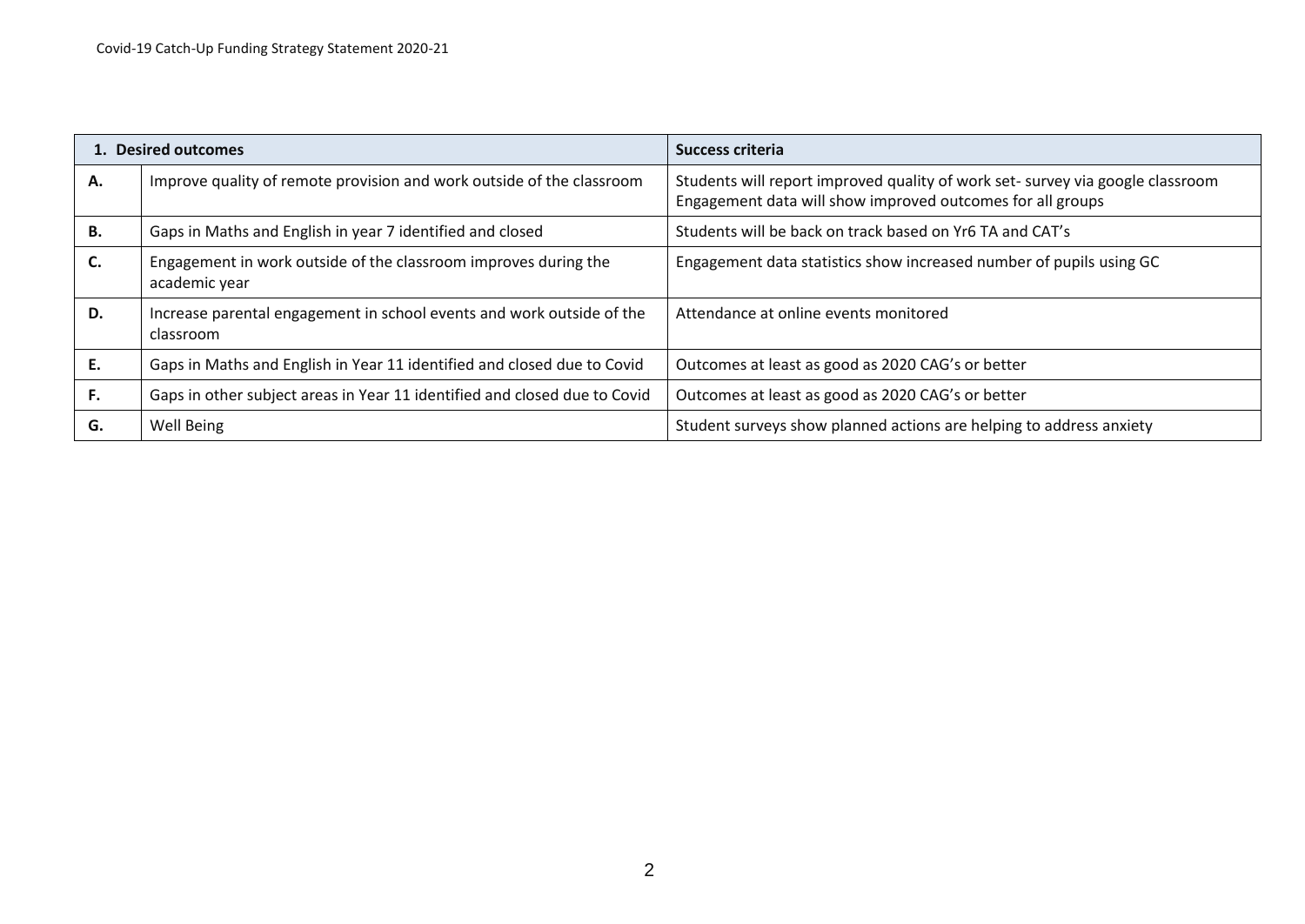| Academic year                                                                      | 2020-21                                                                                                                                                                 |                                                                                                                                                                                                                                                                                                                                                                                                                                                  |                           |                                                    |        |               |  |
|------------------------------------------------------------------------------------|-------------------------------------------------------------------------------------------------------------------------------------------------------------------------|--------------------------------------------------------------------------------------------------------------------------------------------------------------------------------------------------------------------------------------------------------------------------------------------------------------------------------------------------------------------------------------------------------------------------------------------------|---------------------------|----------------------------------------------------|--------|---------------|--|
| <b>Desired outcome</b>                                                             | <b>Action</b>                                                                                                                                                           | <b>Rationale and monitoring</b>                                                                                                                                                                                                                                                                                                                                                                                                                  | <b>Staff</b><br>Lead      | Cost                                               | Jan 21 | <b>Apr 21</b> |  |
| A - Improve quality of<br>remote provision and<br>work outside of the<br>classroom | A(i) Review after each isolation<br>period to improve provision<br>Laptop for each teacher and<br>graphics tablet<br>Securing laptops for all<br>students who need one. | Support the development of Google Classroom as the single platform for remote learning/work outside of<br>the classroom. Training sessions for staff and parents, help pages and website set up for parents.<br>Monitored through staff and parental surveys as well as pupil engagement data.<br>Feedback to governors' students and curriculum committees.<br>Close monitoring of standards in live lessons online / sharing of good practice. | STR/<br><b>LSS</b>        | $£2K +$<br>laptops                                 |        |               |  |
| A - Improve quality of<br>remote provision and<br>work outside of the<br>classroom | A(ii) Develop Google Classroom<br>as sole platform for work<br>outside of the classroom.                                                                                | Regular feedback to parents will ensure that they have more timely updates on quality and quantity of<br>work completed outside of the classroom.<br>Monitored by learning coordinators and GC lead.<br>Feedback to governors' students and curriculum committees.                                                                                                                                                                               | $/$ STR $/$<br><b>LSS</b> | £4k GC<br>upgrade                                  |        |               |  |
| A - Improve quality of<br>remote provision and<br>work outside of the<br>classroom | Engagement data collected<br>fortnightly and sent to<br>HOD/class teachers                                                                                              | Regular feedback to parents will ensure that they have more timely updates on engagement in learning<br>(in and out of the classroom).<br>Monitored by HOD/ line manager and HOY<br>Feedback to governors' students and curriculum committees.                                                                                                                                                                                                   | <b>JKY</b>                | n/a                                                |        |               |  |
| B- Gaps in Maths<br>and English in year<br>7 identified and<br>closed              | Identify pupils based on KS2<br>teacher assessment/ Cats /<br>internal assessment which<br>pupils are behind expected<br>position.                                      | Add more on SEND identification inf & plan interventions based on this.<br>More whole school strategies? Reading comprehension / Oracy.<br>Pupils identified for catch up 1:3 tutoring 15 hours- NTP via teaching personnel                                                                                                                                                                                                                      | KJY- JPY<br>$JTS-??$      | £213.75<br>Per 1:3 for<br>15 hour<br>block<br>£14K |        |               |  |
| B- Gaps in Maths<br>and English in year<br>7 identified and                        | Appoint 2 Maths tutor from<br>teach first                                                                                                                               | Add additional capacity in maths which is where students need more regular practice.<br>Jan update: Added one NTP tutor and used additional teaching capacity. Difficult to source through TF.                                                                                                                                                                                                                                                   |                           | £8K                                                |        |               |  |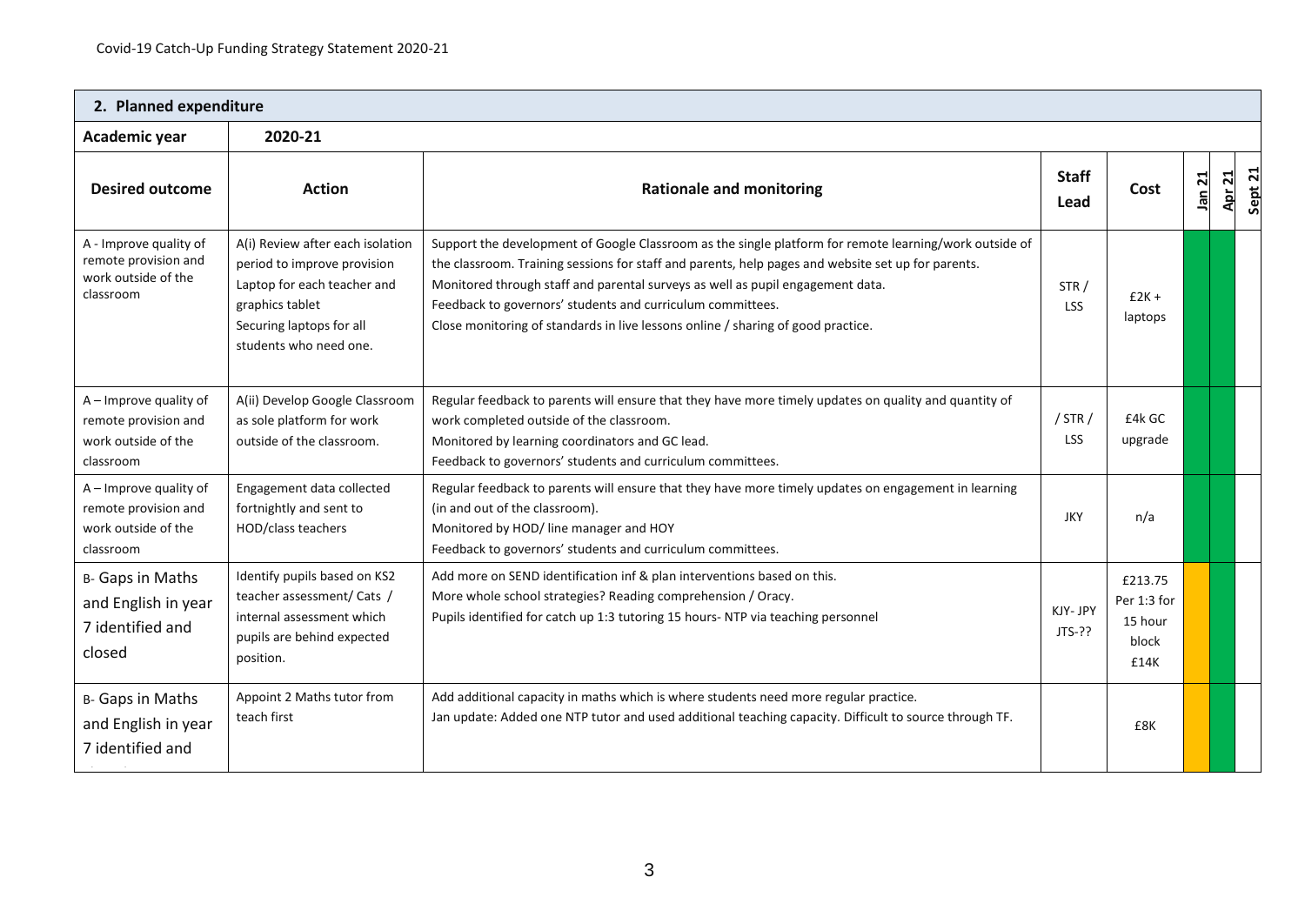| C. Engagement in<br>work outside of the<br>classroom                                        | Devise summer term strategy<br>to relaunch extra-curricular<br>programme with strong<br>uptake. | PE plans in place for April - one YG per day.<br>Peri teaching ongoing throughout<br>Summer term - plan for summer virtual concert                                                                                                          |           |  |
|---------------------------------------------------------------------------------------------|-------------------------------------------------------------------------------------------------|---------------------------------------------------------------------------------------------------------------------------------------------------------------------------------------------------------------------------------------------|-----------|--|
| D. Increase parental<br>engagement in school<br>events and work outside<br>of the classroom | Introduce virtual parents'<br>events                                                            | Purchase app for virtual parents' evenings<br>Ensure all YGs have at least one virtual consultation.<br>Increase frequency of parent communications, trialling short videos on social media.<br>Plan for virtual transition communications. | App £2k   |  |
| E. Gaps in Maths and<br>English in Year 11<br>identified and closed<br>due to Covid         | Appoint Maths intervention<br>teacher                                                           | Strong additional teacher appointed Feb 21. Used to cover HOF who is shielding. HOF completed<br>interventions remotely and then in person on return.                                                                                       | £12K      |  |
| E. Gaps in Maths and<br>English in Year 11<br>identified and closed<br>due to Covid         | Appoint Mentor via NTP for<br>English tuition                                                   | Internal TA with English degree used as NTP too hard to source. Got TA NTP accreditation.                                                                                                                                                   | <b>NA</b> |  |
| E, Gaps in Maths and<br>English in Year 11<br>/10 due to Covid<br>identified and closed     | Holiday Revision (Easter and<br>May)                                                            | £30 per hour school £25 to teacher = 83 hours on-line lesson (4hrs core and 2 hours Options)                                                                                                                                                | £2.5K     |  |
| E, Gaps in Maths and<br>English in Year 10<br>due to Covid<br>identified and closed         | On-line tuition                                                                                 | 11 blocks of 1:3 (15hr blocks)                                                                                                                                                                                                              | £2.5K     |  |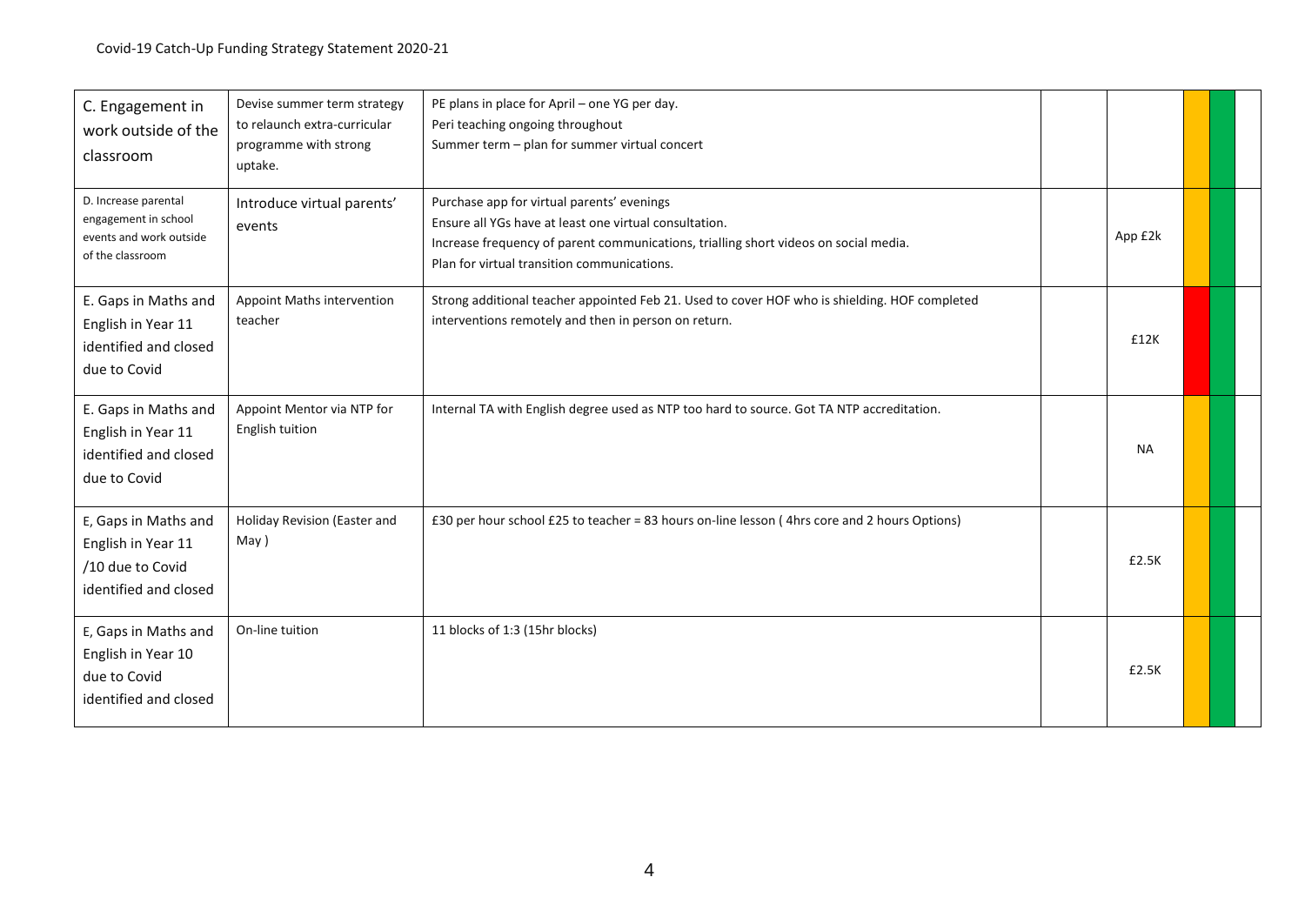| G. Student Well Being/<br>Mental health | Appoint additional SEMH co-<br>ordinator to support pupil with<br>SEMH needs |                                                                                                                                                                                                                                                                       | £13.5K  |  |
|-----------------------------------------|------------------------------------------------------------------------------|-----------------------------------------------------------------------------------------------------------------------------------------------------------------------------------------------------------------------------------------------------------------------|---------|--|
| G. Student Well Being/<br>Mental health | Academy 21- online provision                                                 | Pupils unable to attend school to due Covid anxiety<br>Decided against Academy 21 - three shielding staff were able to provide remote support. Ignatius centre<br>used to bring students in where possible. TA appointed to support long term absence due to anxiety. | £8K     |  |
| <b>Total budgeted cost</b>              |                                                                              |                                                                                                                                                                                                                                                                       | £60,200 |  |